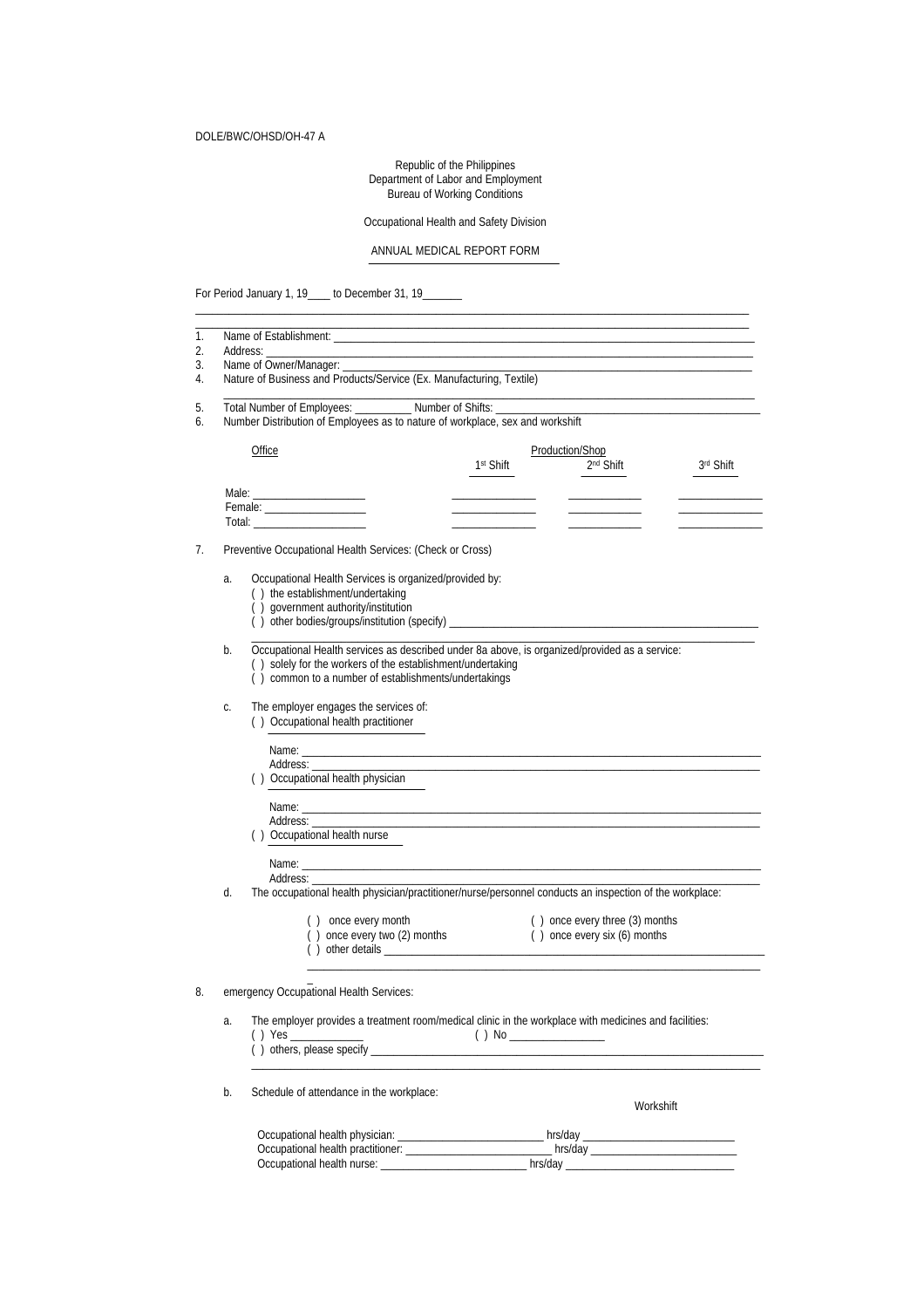- c. Schedule of attendance of full-time first-aider:
	- ( ) 1st workshift
	- ( ) 2nd workshift
	- ( ) 3rd workshift
- d. The following occupational health personnel of this establishment have undergone training in occupational health and safety/first aid:
	- ( ) occupational health physician
	- ( ) occupational health nurse
	- ( ) first-aider
	- ( ) others, please specify \_\_\_\_\_\_\_\_\_\_\_\_\_\_\_\_\_\_\_\_\_\_\_\_\_\_\_\_\_\_\_\_\_\_\_\_\_\_\_\_\_\_\_\_\_\_\_\_\_\_\_\_\_\_\_\_\_\_\_\_\_\_\_\_\_
- 9. Occupational Health Services:
	- a. The occupational health personnel of this establishment conducts regular appraisal of the sanitation system in the Workplace:

\_\_\_\_\_\_\_\_\_\_\_\_\_\_\_\_\_\_\_\_\_\_\_\_\_\_\_\_\_\_\_\_\_\_\_\_\_\_\_\_\_\_\_\_\_\_\_\_\_\_\_\_\_\_\_\_\_\_\_\_\_\_\_\_\_\_\_\_\_\_\_\_\_\_\_\_\_\_\_\_\_\_\_

- ( ) Yes ( ) No
- b. Number of workers who underwent the following medical examinations:

|                                                                                                    | <b>Physical Exams</b> | X-rays            | Urinalysis |        |
|----------------------------------------------------------------------------------------------------|-----------------------|-------------------|------------|--------|
| 1. Pre-placement<br>2. Periodic<br>3. Return-to-work<br>4. Transfer<br>5. Special                  |                       |                   |            |        |
| 6. Separation                                                                                      | Stool Exams           | <b>Blood Test</b> | ECG        | Others |
| 1. Pre-placement<br>2. Periodic<br>3. Return-to-work<br>4. Transfer<br>5. Special<br>6. Separation |                       |                   |            |        |

### 10. Report of Diseases

a. Number of cases diagnosed/treated for the following diseases ((/ of X):

|                                                                                                                                                                                                                                 | Male | Female | <b>Total Number of Cases</b> |
|---------------------------------------------------------------------------------------------------------------------------------------------------------------------------------------------------------------------------------|------|--------|------------------------------|
| Skin:<br>allergy<br>dermatoses<br>infection as folliculitis/<br>absecess/paronychia<br>Others<br>( )                                                                                                                            |      |        |                              |
| Head:<br>migraine headache<br>tension headache<br>Others                                                                                                                                                                        |      |        |                              |
| Eyes:<br>() Error of refraction<br>Bacterial/Viral conjunctivities<br>Cataract<br>() Others                                                                                                                                     |      |        |                              |
| Mouth & ENT:<br>() Gingivitis<br>Herpes Labiales/nasalis<br>Otitis Media/Externa<br>Deafness<br>( )<br>Meniere's Syndrome/Vertigo<br>Rhinitis/Colds<br>Nasal Polyps<br>Sinusitis<br>Tonsillopharyngitis<br>Laryngitis<br>Others |      |        |                              |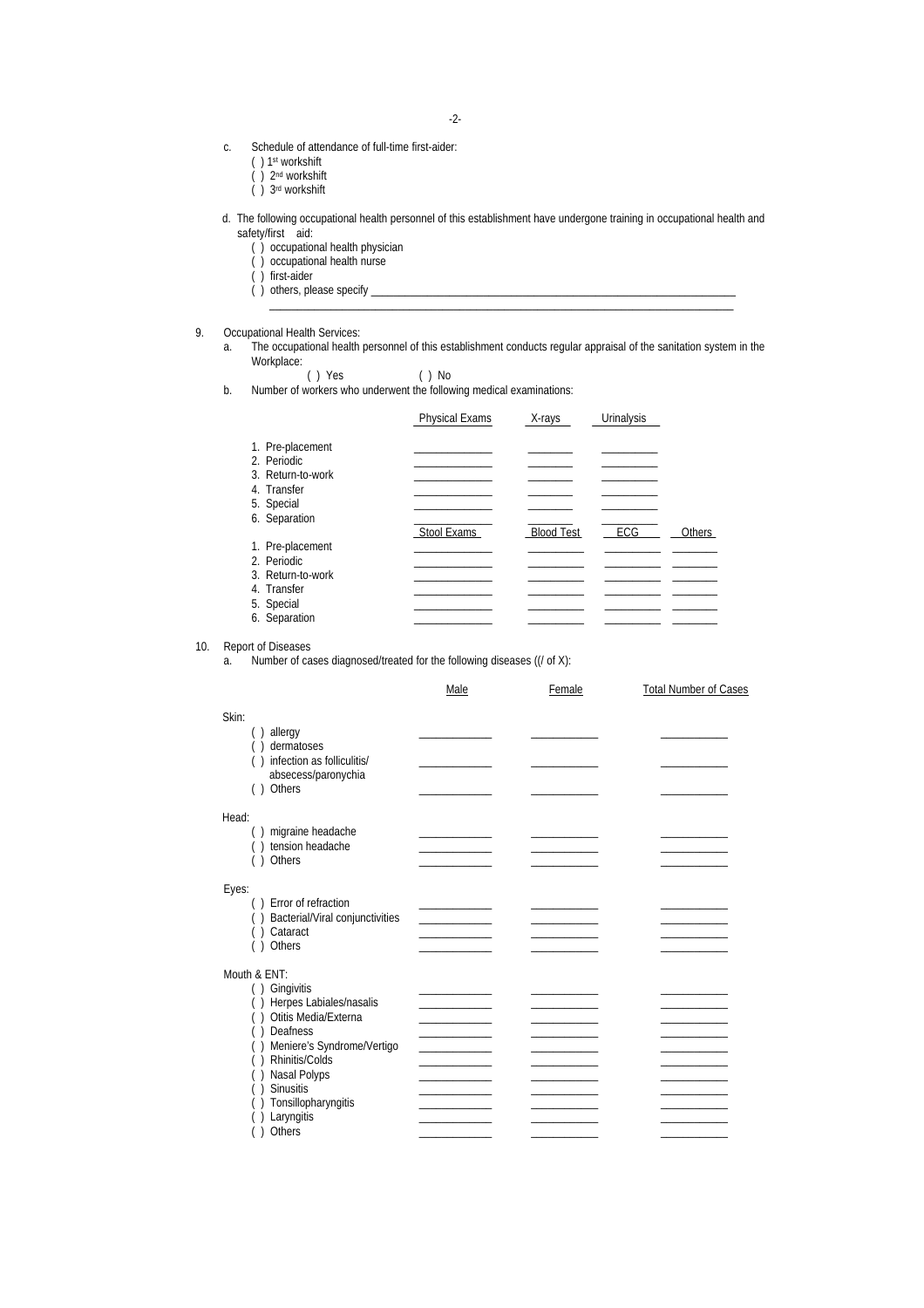-3-

|                                                            | Male | Female | <b>Total Number of Cases</b> |
|------------------------------------------------------------|------|--------|------------------------------|
| Respiratory:                                               |      |        |                              |
| () Bronchitis                                              |      |        |                              |
| () Pronchial Asthma                                        |      |        |                              |
| () Pneumonia<br>() Tuberculosis                            |      |        |                              |
| () Pneumoconiosos                                          |      |        |                              |
| () Others                                                  |      |        |                              |
| Heart and Blood Vessel:                                    |      |        |                              |
| () Hypertension<br>() Hypotension                          |      |        |                              |
| () Angina Pectoris                                         |      |        |                              |
| () Myocardial Infarction                                   |      |        |                              |
| () Vascular disturbances<br>in extremeties due to          |      |        |                              |
| continuous vibration                                       |      |        |                              |
| () Others                                                  |      |        |                              |
| Gastrointestinal:                                          |      |        |                              |
| () Gastroenteritis/Diarrhea                                |      |        |                              |
| () Amoebiasis                                              |      |        |                              |
| () Gastritis/Hyperacidity                                  |      |        |                              |
| () Appendicitis<br>() Infectious Hepatitis                 |      |        |                              |
| () Liver Cirrhosis                                         |      |        |                              |
| () Hepatic Absecess                                        |      |        |                              |
| () Cancer (Hepatic/Gastric)                                |      |        |                              |
| () Others                                                  |      |        |                              |
| Genito-Urinary:                                            |      |        |                              |
| () Urinary Tract Infection                                 |      |        |                              |
| () Stones<br>() Cancer                                     |      |        |                              |
| () Others                                                  |      |        |                              |
|                                                            |      |        |                              |
| Reproductive:<br>() Dysmenorrhea                           |      |        |                              |
| () Infection (Cervicitis)                                  |      |        |                              |
| (Vaginitis)                                                |      |        |                              |
| () Abortion (Spontaneous)<br>(Threatened)                  |      |        |                              |
| () Hyperemesis Gravidarum                                  |      |        |                              |
| () Uterine Tumors                                          |      |        |                              |
| () Cervical Polyp/Cancer                                   |      |        |                              |
| () Ovarian Cyst/Tumors<br>() Sexually-Transmitted Diseases |      |        |                              |
| () Hernia (Inguinal)                                       |      |        |                              |
| (Femoral)                                                  |      |        |                              |
| () Others                                                  |      |        |                              |
| Neuromuscular/Skeletal/Joints:                             |      |        |                              |
| () Peripheral Neuritis                                     |      |        |                              |
| () Torticollis                                             |      |        |                              |
| () Arthritis<br>() Others                                  |      |        |                              |
|                                                            |      |        |                              |
| Lymphatics and Circulatory:<br>() Anemia                   |      |        |                              |
| () Leukemia                                                |      |        |                              |
| () Cerebrovascular Accidents                               |      |        |                              |
| () Lymphadenitis                                           |      |        |                              |
| () Lymphoma                                                |      |        |                              |
| Infectious Diseases:                                       |      |        |                              |
| () Influenza                                               |      |        |                              |
| () Typhoid/Paratyphoid Fever<br>() Cholera                 |      |        |                              |
| () Measles                                                 |      |        |                              |
|                                                            |      |        |                              |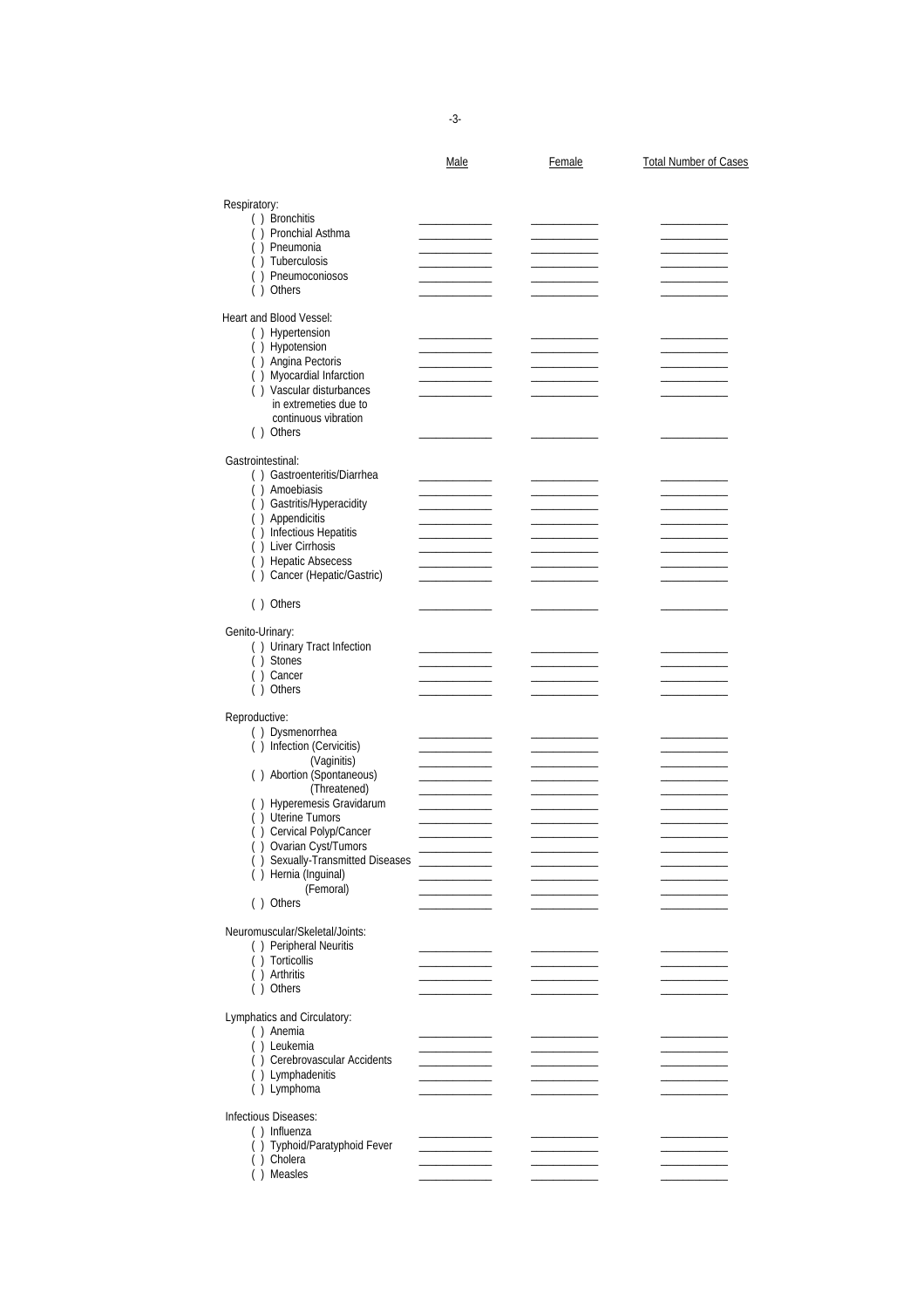|                                                  | Male | Female | <b>Total Number of Cases</b> |
|--------------------------------------------------|------|--------|------------------------------|
| Mumps                                            |      |        |                              |
| Tetanus                                          |      |        |                              |
| Malaria                                          |      |        |                              |
| Schistosomiasis                                  |      |        |                              |
| Herpes Zoster                                    |      |        |                              |
| Chicken Fox                                      |      |        |                              |
| <b>German Measles</b>                            |      |        |                              |
| Rabies                                           |      |        |                              |
| Others                                           |      |        |                              |
| Diseases due to Physical Environment:            |      |        |                              |
| () Diseases due to abnormalities                 |      |        |                              |
| in temperature and humidity                      |      |        |                              |
| Diseases due to abnormalities<br>in air pressure |      |        |                              |
| Poisoning/Overdosage to<br>( )                   |      |        |                              |
| Chemicals                                        |      |        |                              |
| <b>TOTAL NUMBER</b>                              |      |        |                              |
|                                                  |      |        |                              |

## 11. Report of Occupational Accidents/Injuries

| Nature                                           | Male | Female | Parts of Body Affected<br><b>Total Number of Cases</b> |
|--------------------------------------------------|------|--------|--------------------------------------------------------|
| Contussion, bruises, hematoma                    |      |        |                                                        |
| Abrasions                                        |      |        |                                                        |
| Cuts, Lacerations, punctures                     |      |        |                                                        |
| Concussion                                       |      |        |                                                        |
| Avulsion                                         |      |        |                                                        |
| Amputation, loss of body parts                   |      |        |                                                        |
| Crushing injuries                                |      |        |                                                        |
| Spinal injuries                                  |      |        |                                                        |
| Cranial injuries                                 |      |        |                                                        |
| <b>Sprains</b>                                   |      |        |                                                        |
| Dislocation/Fractures                            |      |        |                                                        |
| <b>Chemical Burns</b>                            |      |        |                                                        |
| Immunization Drogram (Indicato the number)<br>12 |      |        |                                                        |

#### 12. Immunization Program (Indicate the number)

| Tetanus Taxoid Injection<br><b>Tetanus Antitoxin Injection</b><br><b>Tetanus Globulin Injection</b> |  |  |
|-----------------------------------------------------------------------------------------------------|--|--|
| Anti-Cholera, Anti-Typhoid Triple Vaccine<br>Others (Please specify)                                |  |  |

# 13. Keeping of Medical-Records of Workers (Please check) ( ) done ( ) not done

14. Health Education and Counselling by Health and Safety Personnel:

(Please check one or more)

( ) done individually as each worker comes to the clinic for consultation.

( ) done in organized group discussions/seminars.

( ) done with the use of visual displays and/or promotional materials, leaflets, etc.

15. Other Health Programs

|                                                                                                                                                         | Seminar | Use of Visual Aid/<br><b>Materials</b> | Counselling |
|---------------------------------------------------------------------------------------------------------------------------------------------------------|---------|----------------------------------------|-------------|
| <b>Nutrition Program</b><br>Maternal and Childcare Program<br>Family Planning Program<br><b>Mental Health Activities</b><br>Personal Health Maintenance |         |                                        |             |